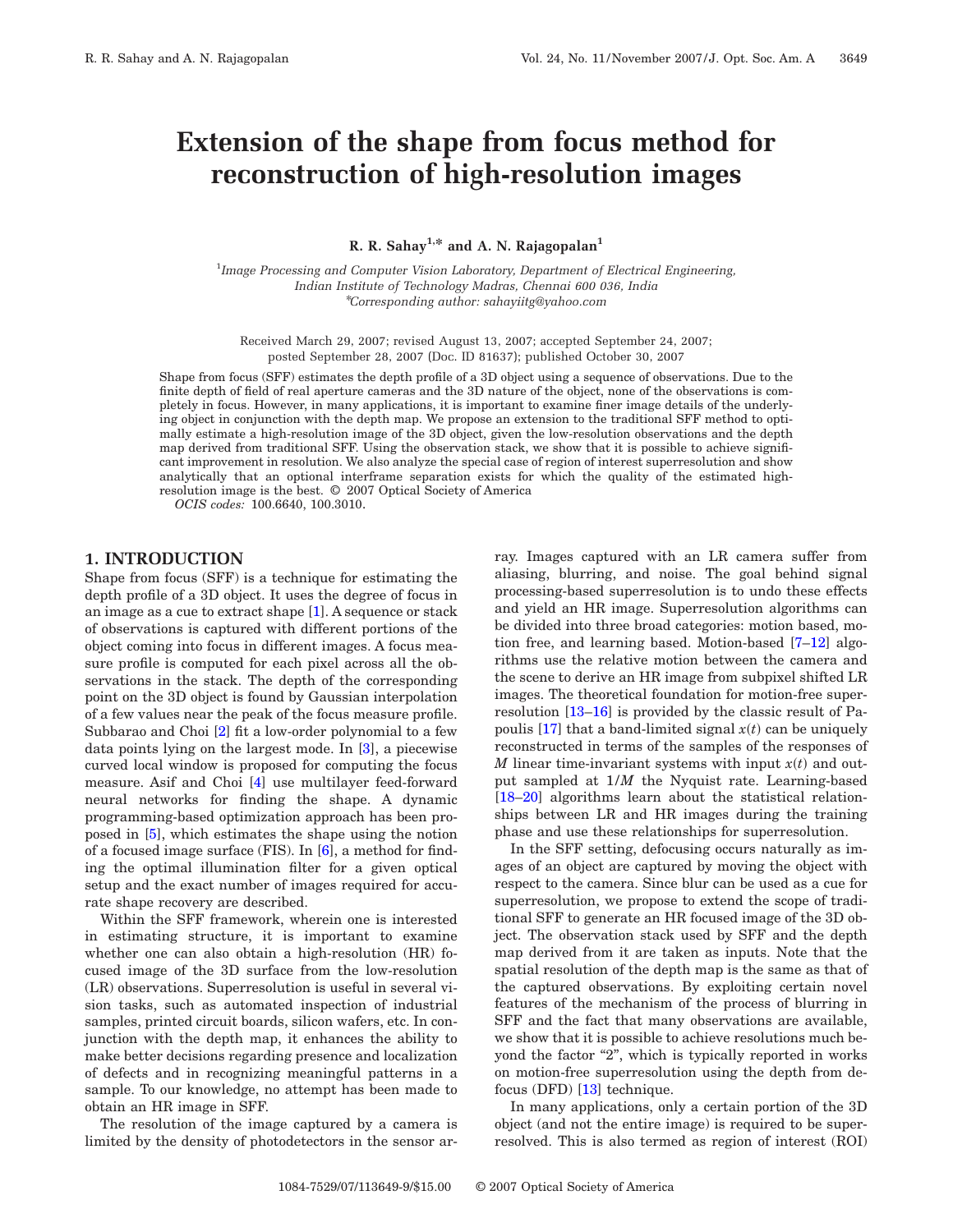superresolution. In such a situation, the blurring corresponding to the ROI can be treated as space-invariant (assuming that the magnitude of the undulations within the ROI is less than the depth of field of the camera). Given the stack of LR observations captured in the SFF setting, we address the following issue: If *p* LR frames are used to superresolve the ROI by a factor of  $q$ , does an optimal uniform interframe separation, which yields best performance exist? We investigate this problem in a statistical framework using the Cramér–Rao lower bound (CRLB). Further, we investigate the interesting possibility of how this result can be used in real situations.

The paper is organized as follows: Section 2 discusses the SFF technique and the process of image formation in a real aperture camera. The degradation model is presented in Section 3. A maximum *a posteriori*-Markov random field (MAP-MRF) framework for obtaining the HR image from LR observations is discussed in Section 4. Performance analysis of the proposed algorithm for ROI superresolution is given in Section 5. Experimental results are compiled in Section 6. Conclusions and directions for future work are outlined in Section 7.

# **2. SHAPE FROM FOCUS**

The traditional shape from focus scheme [\[1\]](#page-7-0) is depicted in Fig. [1.](#page-1-0) A 3D object is placed on a translational stage which moves in a vertical direction in finite steps of size *d*. At each step, an image is captured in which, barring a small portion of the object, other regions are defocused by different degrees, because a real aperture camera cannot bring all the points of a 3D object into focus at the same time. Thus, a stack of space-variantly defocused observations is obtained. The shape of the object is determined by searching for those frames in which the object points come in focus.

<span id="page-1-0"></span>

Fig. 1. Schematic of traditional SFF. be described as

In traditional SFF [\[1\]](#page-7-0), a focus measure profile is computed for each pixel across the image stack. The focus measure at a point  $(k, l)$  in an image  $I$  is computed using the sum-modified Laplacian operator (SML) as

$$
F(k,l) = \sum_{m=k-W}^{k+W} \sum_{n=l-W}^{l+W} O_L(m,n), \quad \text{for } O_L(m,n) \ge T_1, \quad (1)
$$

where  $T_1$  is a threshold,  $2W+1$  is the size of the window around the point  $(k, l)$ , and  $O<sub>L</sub>$  is the modified Laplacian defined in the discrete domain as  $O_L(m,n) = |2I(m,n)|$  $-I(m-\delta,n) - I(m+\delta,n) + |2I(m,n) - I(m,n-\delta) - I(m,n+\delta)|$ where  $\delta$  is a variable spacing between the image pixels for computing the derivatives. The focus measure profile for a pixel at  $(k, l)$  is obtained by plotting the value of  $F(k, l)$ computed at  $(k, l)$  in every image of the stack starting from the reference frame. An estimate of the depth at  $(k, l)$  is arrived by Gaussian interpolation of a few values near the peak of the focus measure profile.

According to the lens law, a point on the object at a distance  $D'$  from the lens will be in focus on the sensor plane, which is at a distance *v* from the lens plane, when *D'* is such that  $1/f=1/D'+1/v$ . Here *f* denotes the focal length. Points that are not at distance  $D'$  from the lens plane will appear blurred. The point spread function (PSF) of a camera is defined as the response of the camera to a point light source. Using ray tracing, a point light source at distance *D* from the lens plane will be imaged on the sensor plane as a circular disk called the circle of confusion with radius  $r_b = Rv(1/f-1/v-1/D)$  where *R* is the radius of the aperture of the lens. Due to diffraction and lens aberrations, the PSF is best described by a circularly symmetric 2D Gaussian function [\[21\]](#page-8-8):

$$
h(x,y) = \frac{1}{2\pi\sigma^2} \exp \frac{-(x^2 + y^2)}{2\sigma^2}.
$$

Here,  $\sigma$  is the blur parameter which is related to the blur radius as  $\sigma = \rho r_b$ , where  $\rho$  is camera constant. Several works [\[13,](#page-8-3)[22](#page-8-9)[–24\]](#page-8-10) exist that validate the approximation of the true camera PSF by a 2D Gaussian. Note that the blurring undergone by a point on a 3D object is governed by the blur parameter  $\sigma$ , which is related to the depth  $D$ of that point as

$$
\sigma = \rho R v \left( \frac{1}{f} - \frac{1}{v} - \frac{1}{D} \right). \tag{2}
$$

When the 3D point satisfies the lens law, it will appear in perfect focus and the value of the blur parameter will be zero.

## **3. DEGRADATION MODEL**

Suppose the image plane consists of  $M \times M$  sensor elements. Let the LR image intensity values be denoted by  $\{y(i,j)\}, (i,j)=0,1,\ldots,M-1$ . If we superresolve by a factor *q*, the HR image *x* will be of size  $qM \times qM$  where  $\{x(m, n)\},$  $(m, n)=0,1,\ldots,qM-1$ . The mapping of image intensity values from the original HR grid to the LR sensor grid can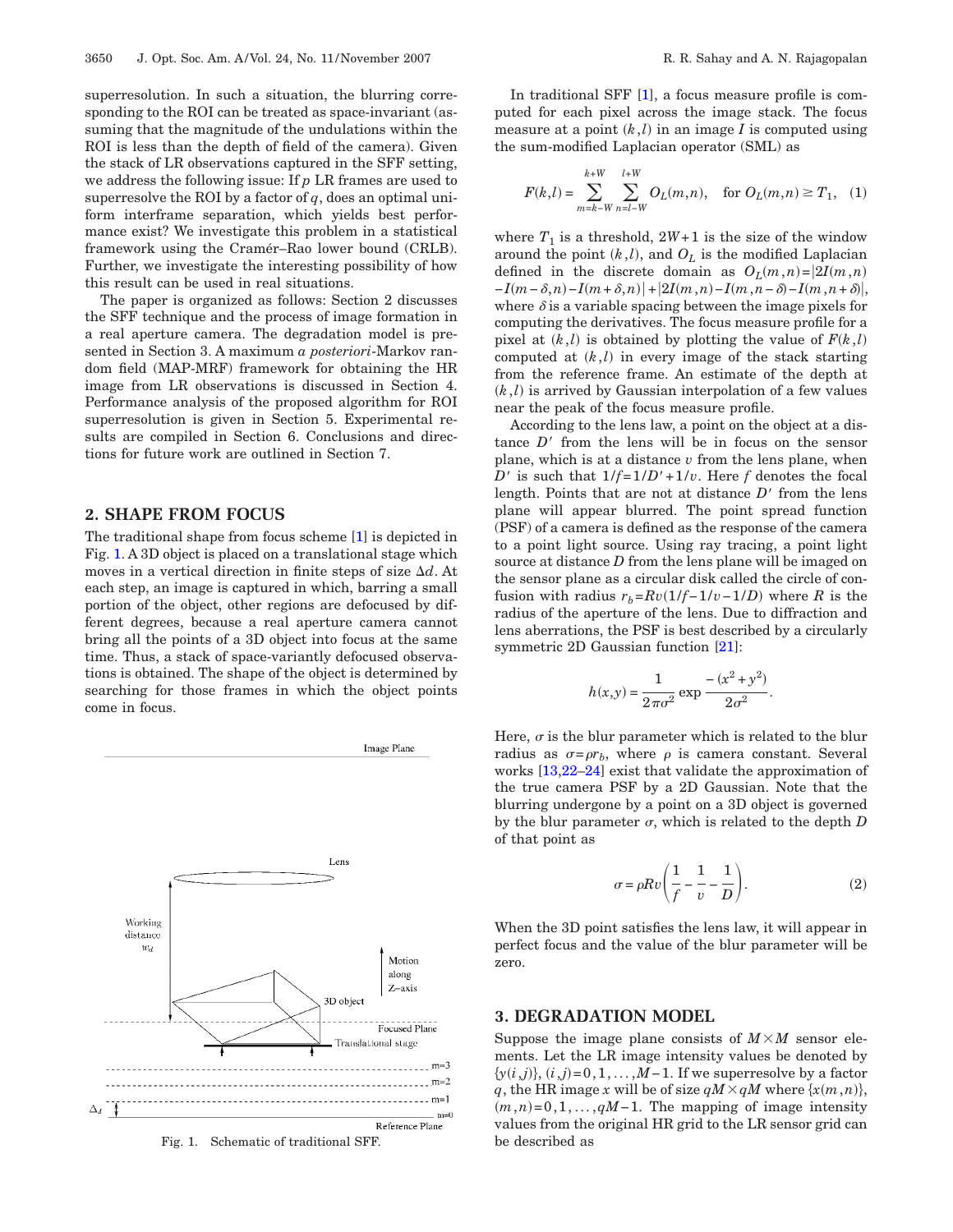$$
f(i,j) = \frac{1}{q^2} \sum_{m=qi}^{q(i+1)-1} \sum_{n=qj}^{q(j+1)-1} x(m,n).
$$
 (3)

The defocused image can be expressed as

$$
g(i,j) = \sum_{k} \sum_{l} f(k,l)h(i,j;k,l),
$$
\n(4)

where the space-variant function:

$$
h(i,j;k,l) = \frac{1}{2\pi\sigma^{2}(k,l)} \exp\left(-\frac{(i-k)^{2} + (j-l)^{2}}{2\sigma^{2}(k,l)}\right).
$$

Observation noise is finally added to  $g(i,j)$  to obtain the LR defocused image  $y(i,j)$ .

From the stack of observations available in SFF, suppose we pick *p* number of LR frames  $\{y_m(i,j)\}, m$  $=1,2,\ldots,p$ , each of size  $M\times M$ . These are decimated, blurred, and noisy versions of a single HR image  $\{x(m, n)\}$ of size  $qM \times qM$ . If  $y_m$  is the lexicographically arranged vector containing pixels from the *m*th LR image of size  $M^2 \times 1$ , and **x** is the lexicographically arranged vector containing pixels from the original HR image of size  $q^2M^2$  $\times$  1, then they can be related as [\[14](#page-8-11)[,16\]](#page-8-4),

$$
\mathbf{y}_m = \mathbf{H}_m \mathbf{D} \mathbf{x} + \mathbf{n}_m, \quad m = 1, \dots, p,\tag{5}
$$

<span id="page-2-0"></span>where  $\mathbf{H}_m$  is a blur matrix of size  $M^2 \times M^2$ , **D** is the decimation matrix of size  $M^2 \times q^2 M^2$ , and  $\mathbf{n}_m$  is zero mean Gaussian noise vector of size  $M^2\times 1$  with variance  $\sigma_{\eta'}^2$  Another degradation model that is used in motion-free superresolution is  $\mathbf{y}_m = \mathbf{DH}_m \mathbf{x} + \mathbf{n}_m$ . However, Bose *et al.* [\[16\]](#page-8-4) have shown that the performance of these two observation models is comparable. In SFF, the choice of the degradation model given by Eq. [\(5\)](#page-2-0) is motivated by the fact that the depth map is available at the same resolution as the observations.

The problem that we address is the extraction of the HR image **x** given the LR observations  $y_m$ ,  $m=1,2,\ldots,p$ , and the depth map of the 3D object derived using traditional SFF.

When the 3D object is placed on the translational stage, which is at the reference plane as shown in Fig. [1,](#page-1-0) the blur induced by a point on the object in the reference frame is governed by blur parameter  $\sigma_0$  which is given by

$$
\sigma_0 = \rho R v \left( \frac{1}{w_d} - \frac{1}{D_0} \right),\tag{6}
$$

<span id="page-2-1"></span>where  $D_0$  is the distance of the object point from the lens when the stage is at the reference position and  $w_d$  is the working distance of the camera, i.e.,  $1/w_d = 1/f − 1/v$ . The stage is moved vertically by a distance of  $m\Delta d$  to capture the *m*th LR frame. For the same point on the 3D object, the blurring induced in the *m*th frame can be expressed by the blur parameter  $\sigma_m$  which is given by

$$
\sigma_m = \rho R v \left( \frac{1}{w_d} - \frac{1}{D_0 \pm m \Delta d} \right). \tag{7}
$$

<span id="page-2-2"></span>The change in magnification across the stack of LR observations is assumed to be negligible so that there are no errors due to registration. Eliminating the common term  $w_d$  from Eqs. [\(6\)](#page-2-1) and [\(7\),](#page-2-2) we get

$$
\sigma_m = \sigma_0 + \rho R v \left( \frac{1}{D_0} - \frac{1}{D_0 \pm m \Delta d} \right). \tag{8}
$$

<span id="page-2-3"></span>Using the depth map computed by the SFF method and Eq. [\(6\),](#page-2-1) the blur parameter  $\sigma_0$  at every point in the reference image can be computed. The blur parameter  $\sigma_m$  at any point in the *m*th observation,  $m=1,2,...,p$ , can be determined with the knowledge of  $\sigma_0$  at the same point in the reference frame using the relationship in Eq. [\(8\).](#page-2-3) Note that the value of  $\rho Rv$  in Eq. [\(7\)](#page-2-2) remains constant during the entire image capturing process.

For a magnification factor of *q*, the number of independent LR observations needed to estimate an HR image is at least  $q^2$ . Because in SFF we capture a large number of LR observations to compute depth, the advantage is that we can use these LR frames in the stack to super-resolve by higher factors.

#### **4. MAP-MRF FRAMEWORK**

In Eq.  $(5)$ , the blur matrix  $\mathbf{H}_m$  can be constructed using the relationship given by Eq. [\(7\).](#page-2-2) The problem of finding **x** given the observations  $y_m$ ,  $m=1,2,\ldots,p$ , and the blur matrix  $\mathbf{H}_m$  in Eq. [\(5\)](#page-2-0) is ill-posed. It is singular at worst and ill-conditioned at best. Regularization in the form of *a priori* constraints on the solution can be imposed by suitably modeling the HR focused image. We propose to compute the MAP estimate of the HR image. Using Bayes' rule we can write

<span id="page-2-4"></span>
$$
\hat{\mathbf{x}} = \arg \max_{\mathbf{x}} P(\mathbf{x} | \mathbf{y}_1, \mathbf{y}_2, \dots, \mathbf{y}_p)
$$
  
= 
$$
\arg \max_{\mathbf{x}} [\log P(\mathbf{y}_1, \mathbf{y}_2, \dots, \mathbf{y}_p | \mathbf{x}) + \log P(\mathbf{x})].
$$
 (9)

MRF models capture information contained in the local intensity distribution of images in a natural way. Spatial correlation such as local dependencies among neighboring pixel values can be conveniently described using MRFs [\[25\]](#page-8-12). They can encode contextual constraints as well as provide *a prior* distribution with which to model the probability density function (PDF) of the original HR image.

The Markovian property of the MRF states that the probability of a pixel being assigned a particular gray value depends only on the image data in its neighborhood. The Hammersley-Clifford theorem [\[26\]](#page-8-13) provides the allimportant equivalence between MRF and the Gibbs random field (GRF). If the HR image **x** is modeled as a Gauss–Markov random field (GMRF) then

$$
P(\mathbf{x}) = \frac{1}{Z} \exp\bigg[-\sum_{c \in C} (\mathbf{d}_c^T \mathbf{x})^2\bigg],\tag{10}
$$

where  $Z$  is the partition function,  $c$  is a clique,  $C$  is the set of all cliques,  $\mathbf{d}_c$  is an operation on clique  $c$  such that  $\mathbf{d}_c^T\mathbf{x}$ provides a measure of smoothness of the image by computing discrete approximations of first (or second) derivatives at each image pixel. For a first-order neighborhood, we have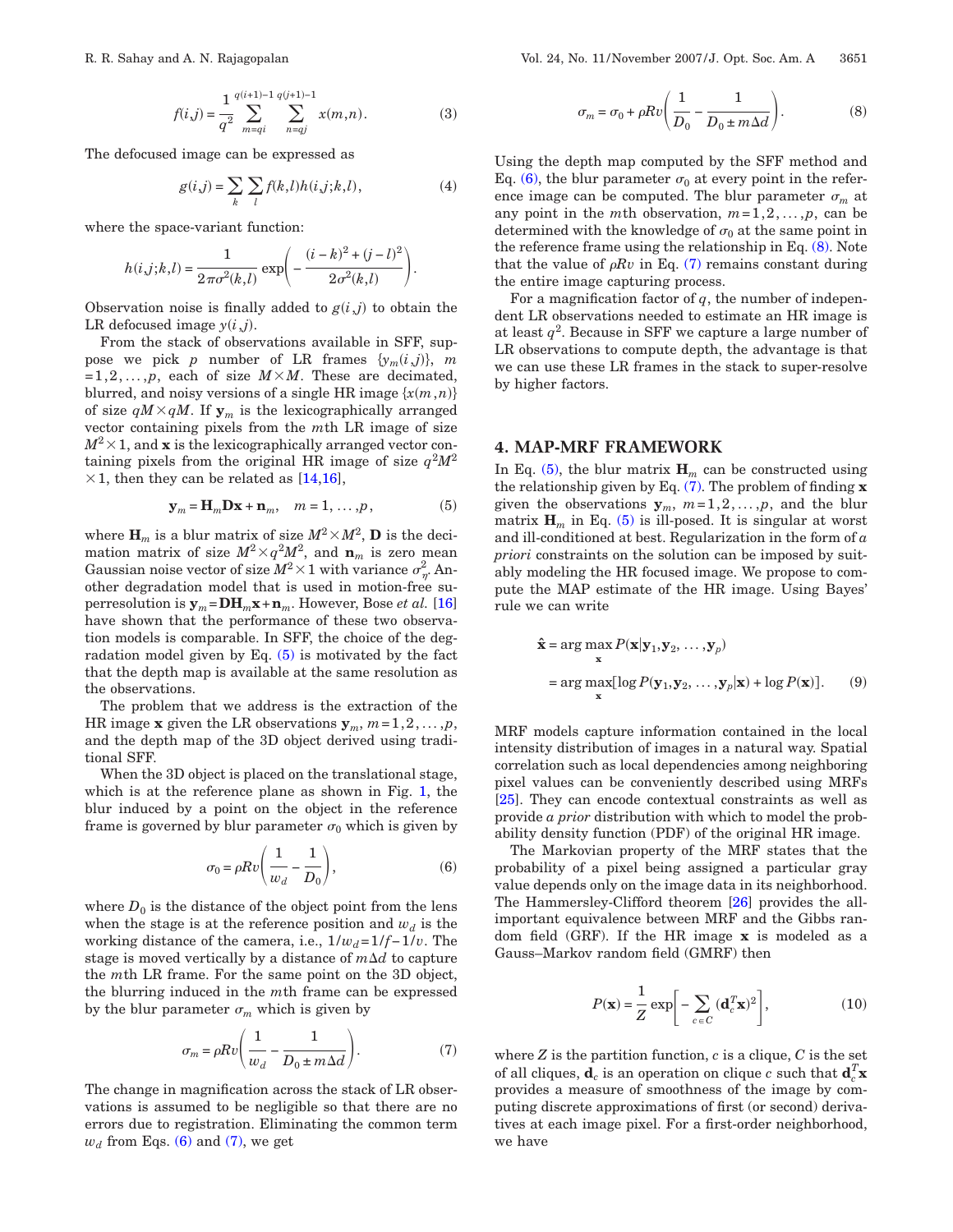<span id="page-3-0"></span>
$$
\sum_{c \in C} (\mathbf{d}_c^T \mathbf{x})^2 = \sum_{i=1}^{qM} \sum_{j=1}^{qM} \left[ (x(i,j) - x(i,j-1))^2 + (x(i,j+1) - x(i,j))^2 + (x(i+1,j) - x(i,j))^2 + (x(i,j) - x(i-1,j))^2 \right].
$$
\n(11)

Assuming the noise process  $\mathbf{n}'_m s$  to be independent in Eq.  $(5)$ , and from Eqs.  $(9)$  and  $(11)$ ,

<span id="page-3-1"></span>
$$
\hat{\mathbf{x}} = \arg \min_{\mathbf{x}} \sum_{m=1}^{p} \frac{\|\mathbf{y}_{m} - \mathbf{H}_{m} \mathbf{D} \mathbf{x}\|^{2}}{2\sigma_{\eta}^{2}} + \lambda \sum_{i=1}^{qM} \sum_{j=1}^{qM} [(x(i,j) - x(i,j) - 1))^{2} + (x(i,j+1) - x(i,j))^{2} + (x(i+1,j) - x(i,j))^{2}
$$

$$
+ (x(i,j) - x(i-1,j))^{2}].
$$
\n(12)

The regularization factor  $\lambda$  plays a critical role in balancing the importance between the prior and the observations. The values of  $\sigma_{\eta}^2$  and  $\lambda$  are typically tuned to derive the best estimate of the HR image **x**. The number of LR observations *p* used to compute the cost function depends on the resolution factor. For example, to upsample by a factor of 2, we require four LR observations. But to upsample by a factor of 6, we would require 36 observations.

The cost function in Eq.  $(12)$  is convex since it is the sum of two convex functions. Hence, one can use simple gradient descent for optimization. At the *n*th iteration, the gradient of the cost function in Eq.  $(12)$  is given by

$$
\text{grad}^{(n)} = \frac{1}{\sigma_{\eta m=1}^2} \sum_{m=1}^p \mathbf{D}^T \mathbf{H}_m^T (\mathbf{H}_m \mathbf{D} \mathbf{x}^{(n)} - \mathbf{y}_m) + \lambda Q^{(n)}, \quad (13)
$$

where

$$
Q^{(n)} = \sum_{i=1}^{qM} \sum_{j=1}^{qM} 2[4x^{(n)}(i,j) - x^{(n)}(i,j-1)
$$

$$
- x^{(n)}(i,j+1) - x^{(n)}(i-1,j) - x^{(n)}(i+1,j)]
$$

Operation  $\mathbf{D}^T$  spreads the LR pixel intensity value equally at corresponding pixel locations in the HR image. Matrix  $\mathbf{H}_m$  is obtained using relation Eq. [\(8\)](#page-2-3) as described earlier. The estimate of the HR image in the  $(n+1)$ <sup>th</sup> iteration is given by

$$
\mathbf{x}^{(n+1)} = \mathbf{x}^{(n)} - \beta \operatorname{grad}^{(n)},
$$

where  $\beta$  is the step size. The estimates of the HR image  $\mathbf x$ are computed iteratively until  $\|\mathbf{x}^{(n+1)} - \mathbf{x}^{(n)}\| < \text{threshold.}$ The initial estimate  $\mathbf{x}^{(0)}$  can be chosen to be one of the LR observations upsampled using any standard interpolation technique.

# **5. REGION OF INTEREST SUPERRESOLUTION**

It is often required to superresolve only a small portion corresponding to the ROI on the specimen. The blurring can be assumed to be space-invariant over this portion if the magnitude of the undulations in depth within the ROI is less than the depth of field of the camera. Using the proposed algorithm, we next seek to perform the task of ROI superresolution. Interestingly, the performance can be bounded by analyzing the problem in a statistical framework using the posterior CRLB.

Consider a scenario in which we have captured a stack of LR observations in SFF. We seek to superresolve the ROI by a factor of *q* using *p* LR frames with uniform interframe separation  $\Delta d'$ . In what follows, we show that an optimal value for  $\Delta d'$  exists, which results in the best reconstruction of the HR image of the ROI.

Let  $\mathbf{v} = [v_1, v_2, \dots, v_N]^T$  be the realization of a random vector **V**, which depends upon a random parameter vector  $\mathbf{\Theta} = [\theta_1, \theta_2, \dots, \theta_K]^T$  with prior distribution  $P_{\Theta}(\theta)$ . The joint PDF  $P_{V,\Theta}(\mathbf{v}, \theta) = P_{V|\Theta}(\mathbf{v} | \theta) P_{\Theta}(\theta)$ . Let  $\hat{\Theta}$  be an unbiased estimator of  $\Theta$ . The covariance of the error in the estimate of  $\Theta$  is lower bounded as

$$
E[(\hat{\Theta} - \Theta)(\hat{\Theta} - \Theta)^{T}] \ge J^{-1}(\Theta), \qquad (14)
$$

where  $J(\Theta)$  is the Fisher information matrix, which is given by

$$
J(\Theta) = -\left[E\left\{\frac{\partial^2 \log P_{\mathbf{V}|\Theta}(\mathbf{v}|\theta)}{\partial \Theta^2}\right\} + E\left\{\frac{\partial^2 \log P_{\Theta}(\theta)}{\partial \Theta^2}\right\}\right].
$$

The left hand side of this inequality gives the error covariance matrix whose diagonal elements represent the mean squared error (MSE) of each component of  $\boldsymbol{\Theta}.$ 

For mathematical convenience but without any loss of generality, let us consider a 1D case for ROI superresolution. The degradation model is given by

$$
\mathbf{y}_m = \mathbf{H}_m \mathbf{D} \mathbf{x} + \mathbf{n}_m, \quad m = 1, 2, \dots, p. \tag{15}
$$

<span id="page-3-2"></span>Here, **x** is the HR signal of size  $N \times 1$ , **D** is the decimation matrix of size  $M \times N$ , the blurring matrix  $\mathbf{H}_m$  is of size  $M \times M$ , and  $\mathbf{y}_m$  is the *m*th LR observation with *i.i.d.* zero mean Gaussian noise  $\mathbf{n}_m$ . Since the blur is assumed to be space invariant over the ROI, the blurring matrix **H***<sup>m</sup>* will be circulant.

Equation [\(15\)](#page-3-2) can be transformed to the frequency domain through unitary discrete Fourier transform (DFT) matrices  $\Phi_H$  of size  $M \times M$  and  $\Phi_X$  of size  $N \times N$  as follows:

$$
\Phi_{\mathbf{H}} \mathbf{y}_m = \Phi_{\mathbf{H}} \mathbf{H}_m \mathbf{D} \mathbf{x} + \Phi_{\mathbf{H}} \mathbf{n}_m
$$
  
=  $\Phi_{\mathbf{H}} \mathbf{H}_m \Phi_{\mathbf{H}}^* \Phi_{\mathbf{H}} \mathbf{D} \Phi_{\mathbf{X}}^* \Phi_{\mathbf{X}} \mathbf{x} + \Phi_{\mathbf{H}} \mathbf{n}_m.$  (16)

<span id="page-3-3"></span>Therefore,

.

$$
\mathbf{Y}_m = \Lambda_{\mathbf{H}_m} \mathbf{\Phi}_{\mathbf{H}} \mathbf{D} \mathbf{\Phi}_{\mathbf{X}}^* \mathbf{X} + \mathbf{N}_m = \mathbf{\Psi}_m \mathbf{X} + \mathbf{N}_m, \quad (17)
$$

where  $\mathbf{Y}_m$ , **X**, and  $\mathbf{N}_m$  are the DFTs of  $\mathbf{y}_m$ , **x**, and  $\mathbf{n}_m$ , respectively. Matrix  $\Psi_m = \Lambda_{\mathbf{H}_m} \Phi_{\mathbf{H}} \mathbf{D} \Phi_{\mathbf{X}}^*$  where \* represents complex conjugate. Matrix  $\Lambda_{\mathbf{H}_{m}} = \mathbf{\Phi}_{\mathbf{H}} \mathbf{H}_{m} \mathbf{\Phi}_{\mathbf{H}}^{*}$  is diagonal of size  $M \times M$ , and the diagonal elements are the DFT coefficients of the first column of  $\mathbf{H}_m$  [\[27\]](#page-8-14). Equation [\(17\)](#page-3-3) is the frequency domain equivalent of the spatial domain observation model of Eq.  $(15)$ . Since the PDF of the noise  $\mathbf{n}_m$ was assumed to be Gaussian with zero mean and variance  $\sigma_{\eta}^2$ , it remains a Gaussian in the frequency domain with the same mean and variance.Therefore, the log-likelihood function in the frequency domain becomes

$$
\log P(\mathbf{Y}_1, \mathbf{Y}_2, \dots, \mathbf{Y}_p | \mathbf{X}) = \log \frac{1}{(2\pi\sigma_\eta^2)^{pM/2}} - \sum_{m=1}^p \frac{\|\mathbf{Y}_m - \mathbf{\Psi}_m \mathbf{X}\|^2}{2\sigma_\eta^2}.
$$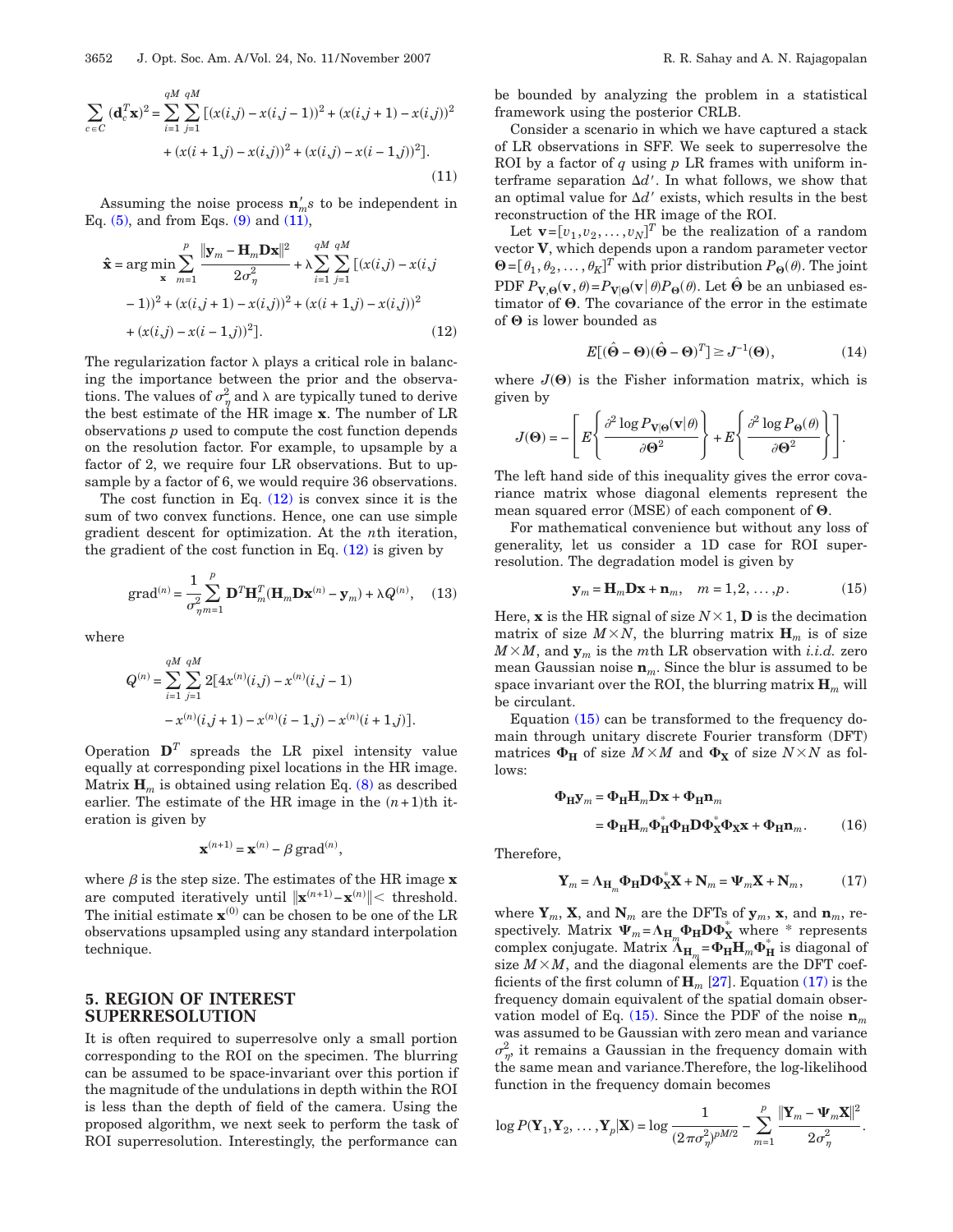The prior distribution of the HR signal in time domain, assuming a GMRF model, is

$$
P(\mathbf{x}) = \frac{1}{(2\pi)^{N/2} \left| \frac{1}{\lambda} R_{\mathbf{x}} \right|^{1/2}} \exp\left\{-\frac{1}{2} \mathbf{x}^T \left(\frac{R_{\mathbf{x}}}{\lambda}\right)^{-1} \mathbf{x}\right\}, \quad (18)
$$

where the length of the HR signal is *N*. The matrix  $R_{\mathbf{x}}^{-1}$  $=\mathbf{D}_r^T \mathbf{D}_r$ , where  $\mathbf{D}_r$  is a one-step forward difference. Matrix  $\mathbf{D}_r^T \mathbf{D}_r$  can be approximated as a circulant matrix which is the Laplacian and is related to the operator **d***<sup>c</sup>* discussed earlier as  $\Sigma_{c \in C}(\mathbf{d}_c^T \mathbf{x})^2 = \mathbf{x}^T \mathbf{D}_r^T \mathbf{D}_r \mathbf{x}$ . Applying the linear  $x = \Phi_{\mathbf{X}} x$ , the vector of DFT coefficients of the unknown HR 1D signal in the frequency domain is jointly Gaussian with covariance matrix  $\tilde{R}_{\mathbf{X}} = \Phi_{\mathbf{X}} R_{\mathbf{X}} \Phi_{\mathbf{X}}^*$ .

<span id="page-4-0"></span>The posterior CRLB can be derived and shown to be

$$
J^{-1}(\mathbf{X}) = \left[ \frac{1}{2\sigma_{\eta m=1}^2} \sum_{m=1}^p \mathbf{\Psi}_m^T \mathbf{\Psi}_m^* + \frac{\lambda}{2} \mathbf{\Phi}_{\mathbf{X}}^* \mathbf{D}_r^T \mathbf{D}_r \mathbf{\Phi}_{\mathbf{X}} \right]^{-1}.
$$
 (19)

Note that the prior term in Eq. [\(19\)](#page-4-0) lends improved invertibility to  $J(X)$ , an effect of regularization. The motivation for analyzing the CRLB in the frequency domain is due to the following reasons. The PSF of the camera, which is modeled as a Gaussian in the spatial domain remains a Gaussian in the frequency domain. Hence, the diagonal elements of  $\Lambda_{H_m}$  can be expressed in functional form. Matrices  $\Phi_{\text{H}}$  and  $\tilde{\Phi}_{\text{X}}$  are known unitary DFT matrices. Similarly, matrix **D** is also known. Therefore, the matrix  $\Psi_m$  can also be written in a closed form. Likewise, we observe that since  $\mathbf{D}_r^T \mathbf{D}_r$  can be approximated as a circulant matrix and the matrix  $\Phi_{\textbf{X}}$  is known, the second term in Eq. [\(19\)](#page-4-0) can also be expressed in a functional form. This enables us to obtain a closed form expression for the posterior CRLB.

The CRLB expression can be generalized to the 2D case in a straightforward manner. The bound in Eq.  $(19)$  gives a fundamental limit on the quality of the estimated unknown HR image in ROI superresolution. The performance measure for evaluating the quality of the reconstructed HR signal is the average mean squared error  $(\overline{MSE}) = (1/N)E[(\mathbf{x} - \hat{\mathbf{x}})^2]$  where  $\hat{\mathbf{x}}$  is the estimated HR signal. This is reflected in the posterior CR bound for the error in the estimation of **X**.

## **6. EXPERIMENTAL RESULTS**

We first demonstrate the performance of the proposed algorithm for super-resolving the focused image of 3D objects in SFF. This is followed by results on ROI superresolution with performance analysis based on the CRLB. Both synthetic and real results are given.

An LV-150 Nikon industrial microscope was used for imaging. We remark here that microscopy is not the main focus of this paper. We use images taken through a microscope only for purpose of demonstration. The lens objective was  $2.5\times$ , the working distance  $w_d$ =8.8 mm, focal length  $f=80$  mm, and the depth of field=48.9  $\mu$ m. The PSF of the camera was assumed to be Gaussian, which is a reasonable approximation as discussed in Section 2. The depth map of the object was constructed using the traditional SFF method [\[1\]](#page-7-0) which yields  $D_0$ . Equations [\(6\)](#page-2-1) and [\(8\)](#page-2-3) are then used to compute the blur map corresponding to each LR image.

### **A. Focused Image Superresolution of Three-Dimensional Objects**

In the first experiment, a metal object with an engraved floral design was used as the 3D specimen. A stack of 100 LR images of size  $90\times130$  pixels of this object were captured by moving the translational stage of the microscope in steps of  $\Delta d$ =0.025 mm. One of the LR images is shown in Fig.  $2(a)$ . To obtain the initial estimate of the HR image, the 70th LR frame was upsampled by a factor of 2 using bicubic interpolation. Four LR frames were chosen from the stack and the superresolved image obtained using the proposed algorithm (with  $\lambda = 0.003$ ,  $\sigma_{\eta}^2 = 5$ , and  $\beta$  $=1$ ) is shown in Fig. [2\(b\).](#page-5-0) Observe that we can resolve many details in the HR image. It is interesting to note that the region shown with an arrow in Fig.  $2(b)$  and shaped like a flipped "7" can be confused with a sleeping "U" in the LR image of Fig.  $2(a)$ .

We next attempted superresolving the above specimen by a factor of 4 by choosing 16 LR observations from the stack. In Fig.  $2(c)$ , a portion cropped from one of the LR images is shown. To obtain the initial estimate for the HR image, we upsampled one of the 16 LR frames using bicubic interpolation. The proposed algorithm was then used with parameters  $\lambda = 0.003$ ,  $\sigma_{\eta}^2 = 5$ , and  $\beta = 1$ , and the superresolved image is shown in Fig.  $2(d)$ . Note that the output is good, even for  $q=4$ .

As another example of a 3D object, we used a metal ring which had the face of a man engraved on its surface. The object was placed on the translational stage of the microscope and the stage was moved in fixed steps of 0.025 mm to capture a stack of 150 frames. The size of the LR observation images was  $100\times135$  pixels.

The blur map corresponding to the reference frame is given in Fig.  $3(a)$  where we have plotted the absolute values of the blur parameters. In Fig.  $3(b)$ , one of the LR observations is shown. We attempted superresolution by a large factor,  $q=6$ , and used 36 LR frames from the stack. With  $\lambda = 0.05$ ,  $\sigma_{\eta}^2 = 5$ , and  $\beta = 1$ , the superresolved image obtained using the proposed algorithm is given in Fig.  $3(c)$ . It is interesting to observe that even at such a high magnification factor the details in the face are preserved. Importantly, there are no visible artifacts.

#### **B. ROI Superresolution**

In this subsection, the blur is assumed to be spaceinvariant over the ROI. Our objective here is to not only demonstrate ROI superresolution using the proposed algorithm, but also to investigate whether an optimal uniform interframe separation  $\Delta d'$  exists between the *p* LR frames chosen from the stack for superresolving the ROI by a factor of *q*. The optimality is tested using the theoretical CRLB derived in Section 5.

We assumed a hypothetical planar ROI and simulated the SFF method for a lens objective of  $2.5\times$ . The focused plane was 8.8 mm below the lens, and the object was initially assumed to have been placed on the translational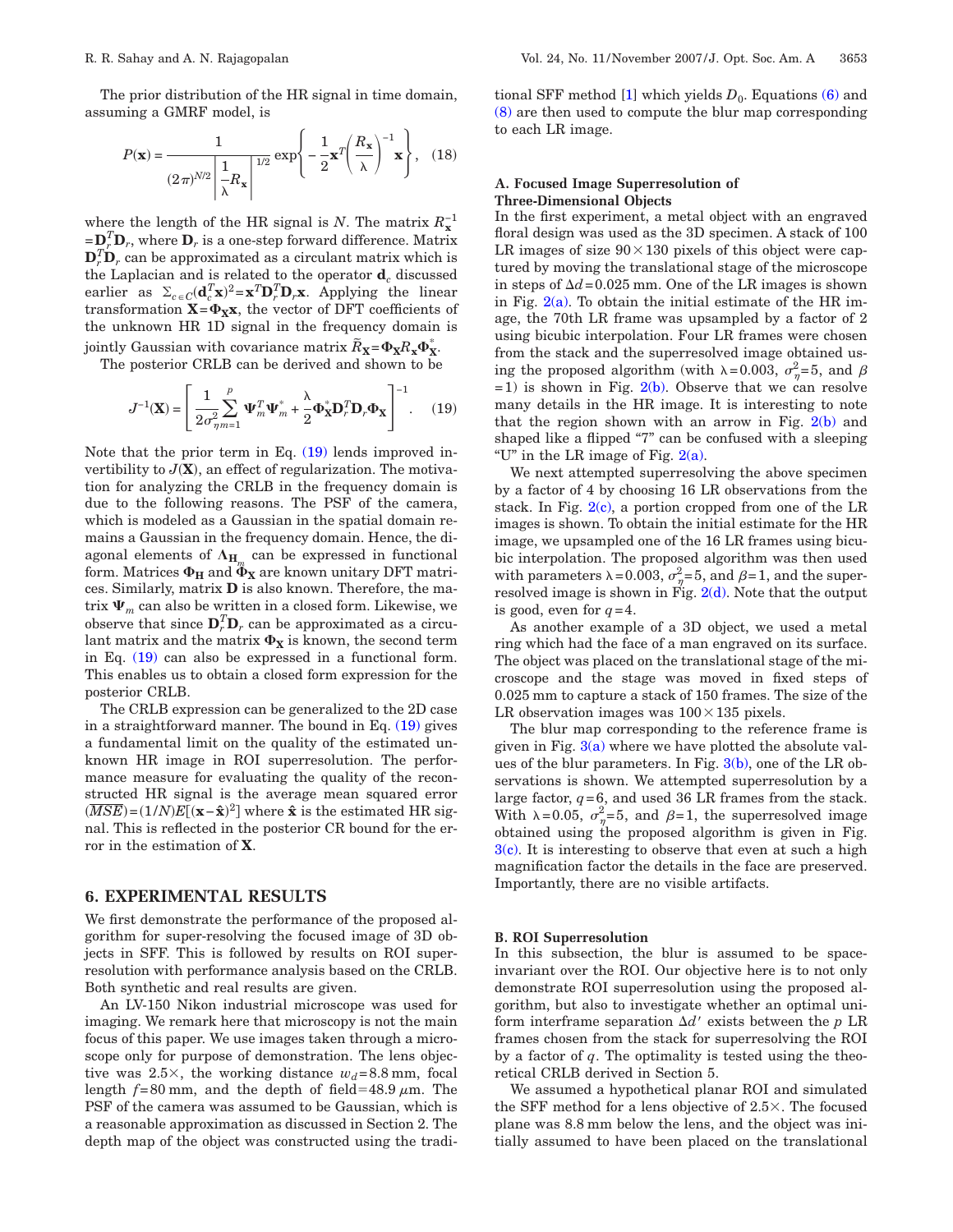<span id="page-5-0"></span>

Fig. 2. (a) LR image of a portion of a metal object. (b) HR image obtained by using the proposed method for *q*=2. (c) Cropped region from the LR image. (d) Output of our method for  $q=4$ .

stage kept at the reference plane, which was 1.4 mm below the focused plane. At this position, the spaceinvariant blur  $\sigma_0$  that would be induced by the ROI was computed. The interframe separation  $\Delta d'$  was initially chosen as 0.1 mm. Blur parameters  $\sigma_1$  and  $\sigma_2$  for two more frames induced due to the upward movement of the stage by 0.1 and 0.2 mm, respectively, were then computed using Eq. [\(8\).](#page-2-3) This procedure was repeated for 16 different values of  $\Delta d'$  by incrementing it in steps of 0.1 mm to yield 16 different triplets of blur parameters  $\{\sigma_0, \sigma_1, \sigma_2\}$ . To test for optimality of  $\Delta d'$ , the posterior CR bound given by Eq.  $(19)$  was computed for each of these triplets, and this is plotted in Fig.  $4(a)$ . The plot gives the variation of CRLB with  $\Delta d'$ . The plot is seen to have two minima at  $\Delta d'$  = 0.7 and 1.4 mm, respectively.

 $(c)$ 

Next, we verified the theoretical CRLB plot of Fig. [4\(a\).](#page-6-1) For this purpose, we simulated the same situation as above, but now instead of using the CRLB expression [Eq. [\(19\)\]](#page-4-0), we experimented with images by computing the MSE between the original and the reconstructed HR image. The Lena image of size  $152 \times 152$  was decimated by a factor of 2 and space-invariantly blurred with the same 16 triplets of blur parameters  $\{\sigma_0, \sigma_1, \sigma_2\}$  computed earlier. Each triplet corresponds to a set of three LR observations captured with a certain  $\Delta d'$ . The proposed algorithm was then used to reconstruct the HR image corresponding to each of these triplets, and the MSE was computed for each case. The MSE averaged over 50 different trials is plotted in Fig.  $4(b)$ , which shows the variation of the MSE for different values of  $\Delta d'$ . It is interesting to observe from the plot that the proposed algorithm indeed reconstructs the best HR image for  $\Delta d'$ =0.7 and 1.4 mm, as predicted by the theoretical CRLB plot of Fig.  $4(a)$ .

 $(d)$ 

The location of the minima can be explained as follows. As the observations are blurred and noisy, it is expected that in the case of ROI superresolution where the blurring is space-invariant, whenever one of the LR frames comes close to the focused plane, the degree of blur in that frame is the least and the proposed algorithm should yield a good estimate of the HR image. The corresponding uniform interframe separation between the LR frames is the optimal  $\Delta d'$ . We observe that whenever the proposed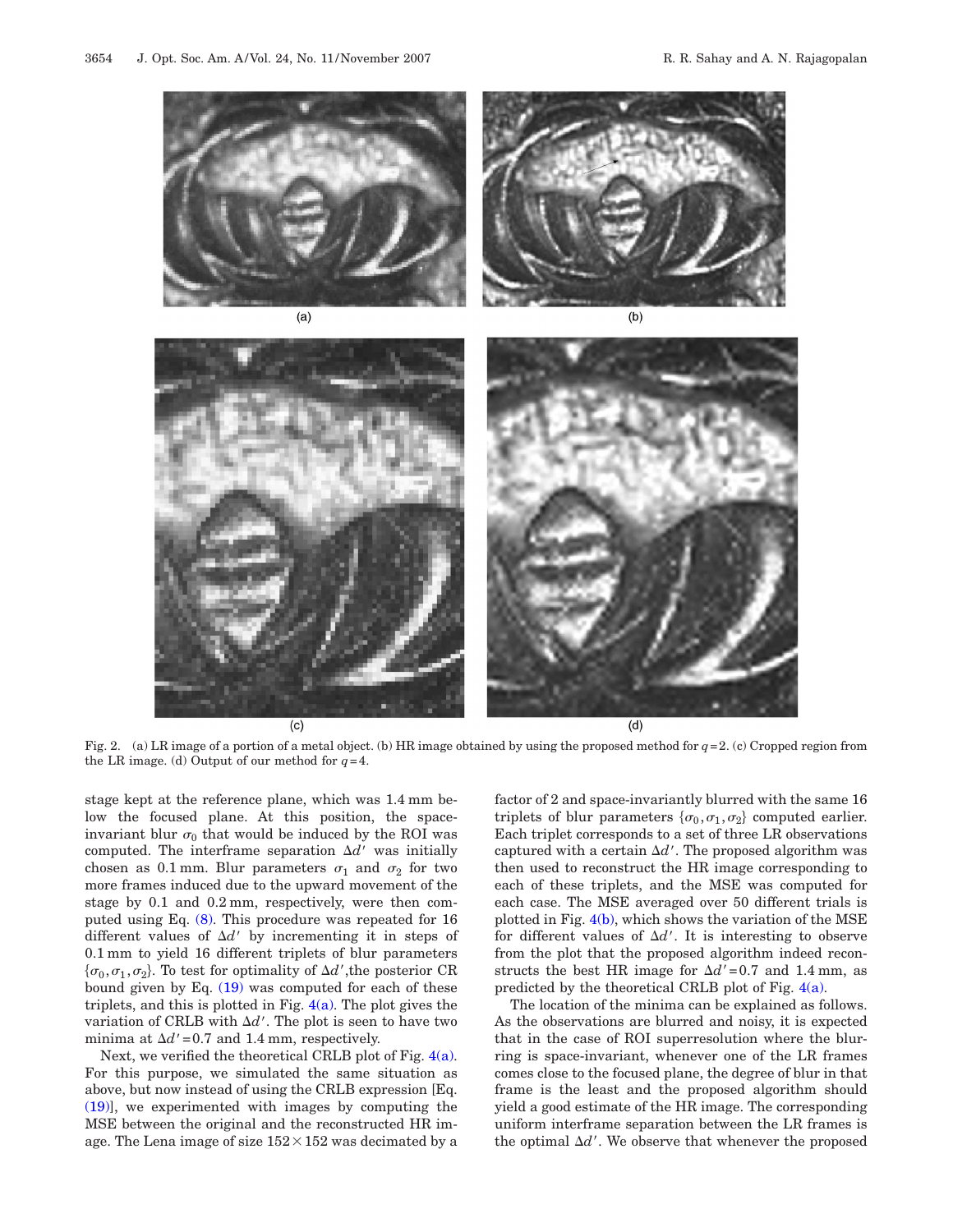<span id="page-6-0"></span>

Fig. 3. (a) Blur map corresponding to the reference frame. (b) LR image of a portion of a ring. (c) HR image obtained using the proposed algorithm for  $q=6$ .

<span id="page-6-1"></span>

Lena image.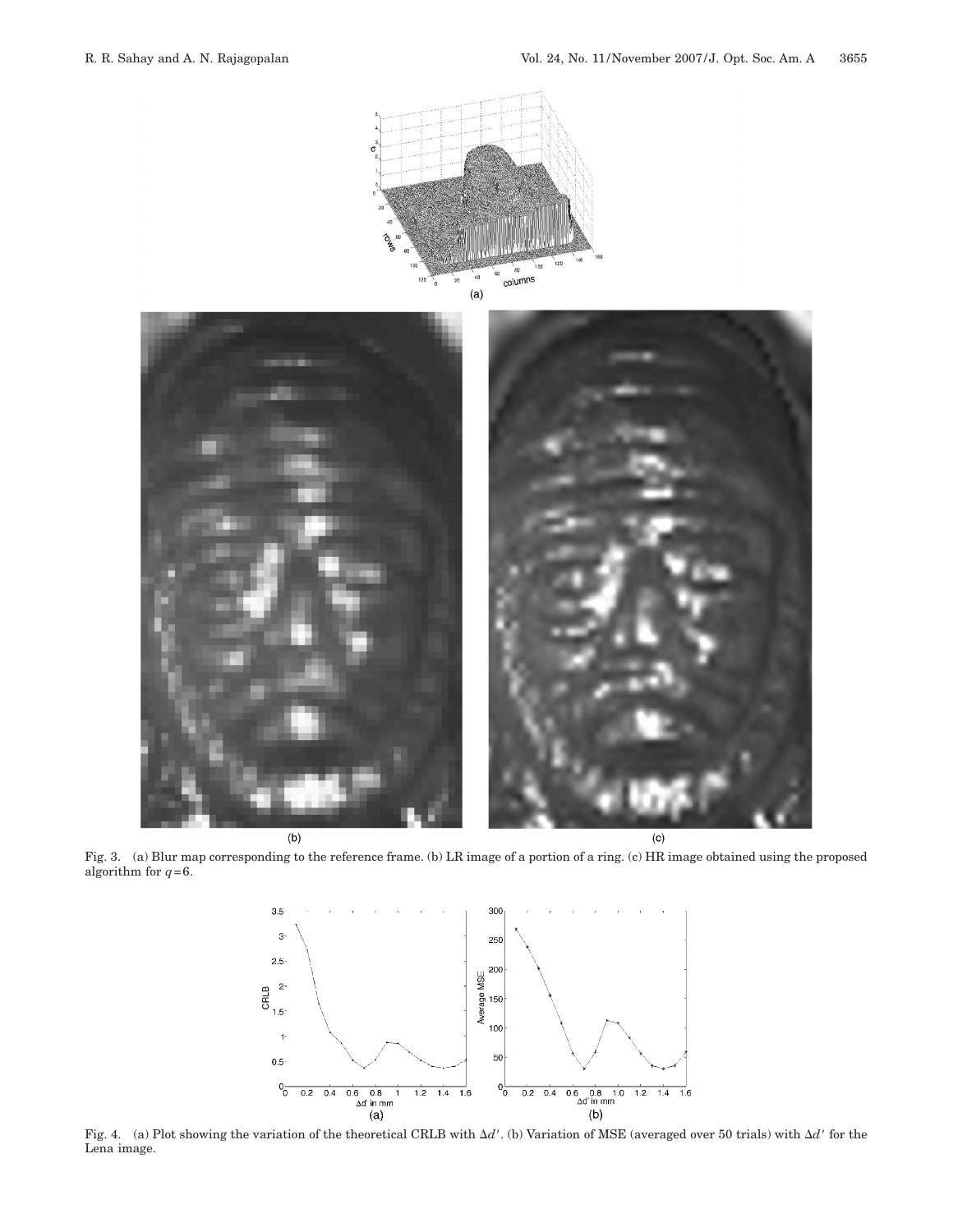<span id="page-7-5"></span>

Fig. 5. Superresolved ROI of the MEMS sample obtained with (a)  $\Delta d' = 0.6$  mm, (b)  $\Delta d' = 0.4$  mm, and (c)  $\Delta d' = 0.9$  mm.

algorithm yields the best HR image, one of the LR images is indeed almost focused because the value of  $\sigma_1$  or  $\sigma_2$  is very small for this situation.

We next demonstrate the utility of optimal  $\Delta d'$  for real situations. We chose a fabricated sample, used for characterization of mechanical properties of the gold metal for microelectromechanical switches (MEMS). These switches find applications in 3G mobile phones, GPS, wireless LAN, etc. The challenge in successfully realizing the potential of MEMS lies in ensuring a high degree of reliability of operation as these are vulnerable to many failure mechanisms. Computer vision-based inspection can aid in the detection of defects.

We imaged a MEMS sample using the LV-150 microscope. The size of the ROI in the LR observations that we sought to superresolve (by a factor of 2) was  $126 \times 141$  pixels. The ROI contained a mechanical defect, which manifested as a crack in one of the cantilever gold beams. To conform with the earlier synthetic experiment, 16 sets of three LR observations of the sample were captured for different values of  $\Delta d'$ . The space-invariant blur parameter  $\sigma_m$  was found for the ROI in each LR frame. For each value of  $\Delta d'$ , the three corresponding LR frames were used in the proposed algorithm to superresolve the ROI.

Typically, the position of the focused plane is not known *a priori*, but in SFF, since the depth map is computed using the observation stack, we know the frame in which the ROI would approximately come in focus. We observed that if the LR images are picked such that  $\Delta d'$ =0.6 mm, then the quality of the reconstructed HR image [Fig.  $5(a)$ ] is quite good. Note that the discontinuity in one of the gold beams (shown by an arrow) is clearly visible in Fig. [5\(a\).](#page-7-5) Also, the edges of the gold beams and their supports are preserved well. The superresolved image obtained for  $\Delta d'$  = 1.2 mm was found to be equally good. A nonoptimal choice of  $\Delta d'$  = 0.4 mm yields the image shown in Fig.  $5(b)$ . Here, the crack is not visible and the quality of the HR image is poor. The HR image estimated using yet another nonoptimal  $\Delta d'$  = 0.9 mm and shown in Fig.  $5(c)$  is again inferior compared to Fig.  $5(a)$ . We observe that the best HR images were obtained for  $\Delta d'$  = 0.6 and 1.2 mm, which are very close to the theoretically derived optimal values of  $\Delta d'$ .

# **7. CONCLUSIONS**

We proposed an extension of the shape from focus method to superresolve the focused image of 3D objects. Using the observations in the SFF stack and the depth map of the object, we proposed a MAP-MRF technique to superresolve by magnification factors of 2 or greater. The method was validated with real data. The performance of ROI superresolution was analyzed in the frequency domain from a statistical perspective using the CRLB. It was shown that an optimal uniform interframe separation among the LR frames exists, which yields the best estimate of the HR image corresponding to the given ROI. Theoretical predictions were verified with experiments on both synthetic and real images.

# **REFERENCES**

- <span id="page-7-0"></span>1. S. K. Nayar and Y. Nakagawa, "Shape from focus," IEEE Trans. Pattern Anal. Mach. Intell. **16**, 824–831 (1994).
- <span id="page-7-1"></span>2. M. Subbarao and T. Choi, "Accurate recovery of threedimensional shape from image focus," IEEE Trans. Pattern Anal. Mach. Intell. **17**, 266–274 (1995).
- <span id="page-7-2"></span>3. J. Yun and T. S. Choi, "Accurate 3-D recovery using curved window focus measure," in *Proceedings of the International Conference on Image Processing* (IEEE, 1999), pp. 910–914.
- <span id="page-7-3"></span>M. Asif and T. S. Choi, "Shape from focus using multilayer feedforward neural networks," IEEE Trans. Image Process. **10**, 1670–1675 (2001).
- <span id="page-7-4"></span>5. M. B. Ahmad and T. S. Choi, "A heuristic approach for